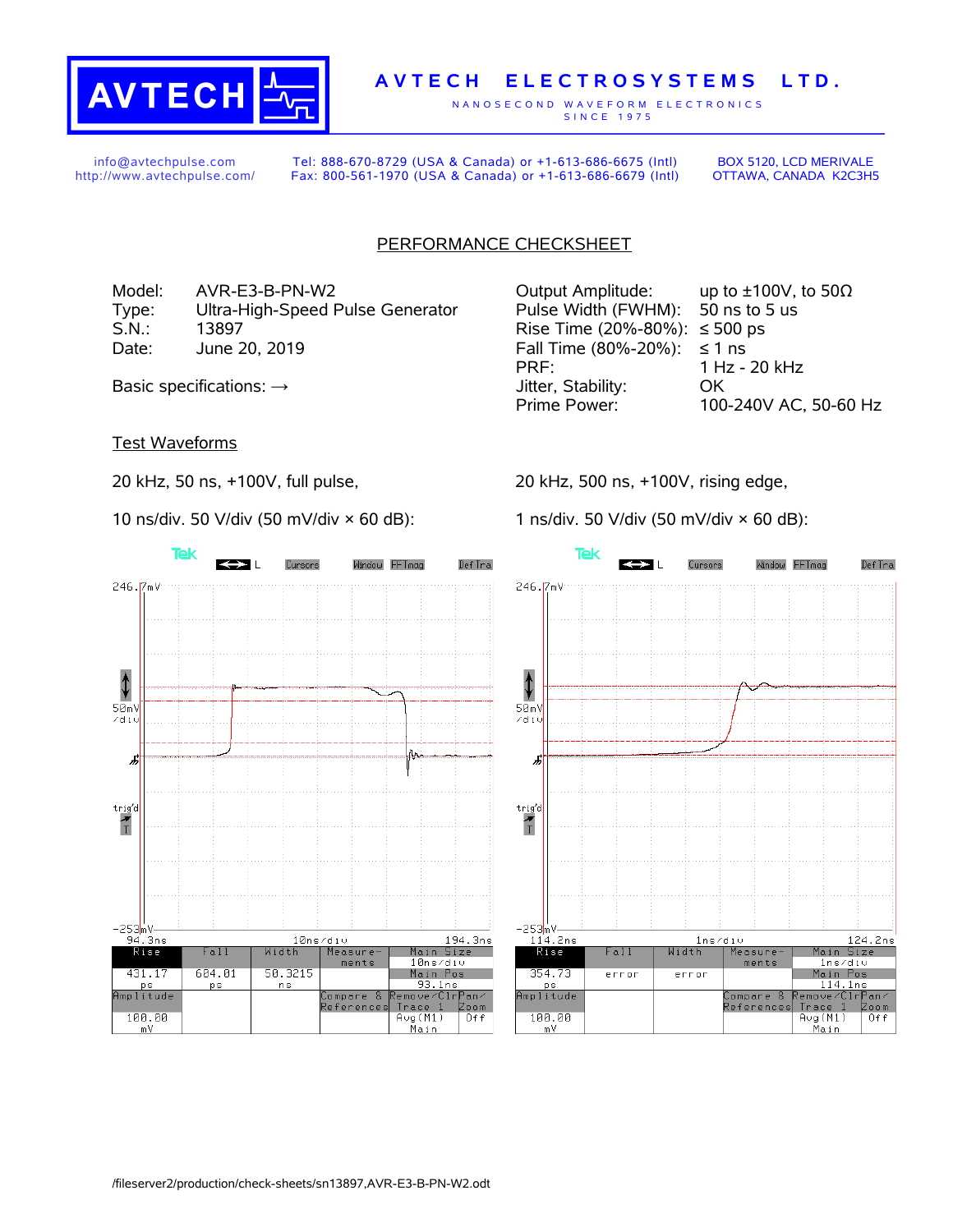### 10 kHz, 5 us, +100V, full pulse,

1 us/div. 50 V/div (50 mV/div  $\times$  60 dB):



10 ns/div. 50 V/div (50 mV/div × 60 dB):

Window FFTmag

١₩

205.2ns<br>Main Size<br>10ns/div

Main Pos

194ns<br>
Remove/ClrPan/<br>
Trace 1 Zoom<br>
Avg(M1) Off<br>
Main

Measure

ments

.<br>Compare &<br>References

Def Tra